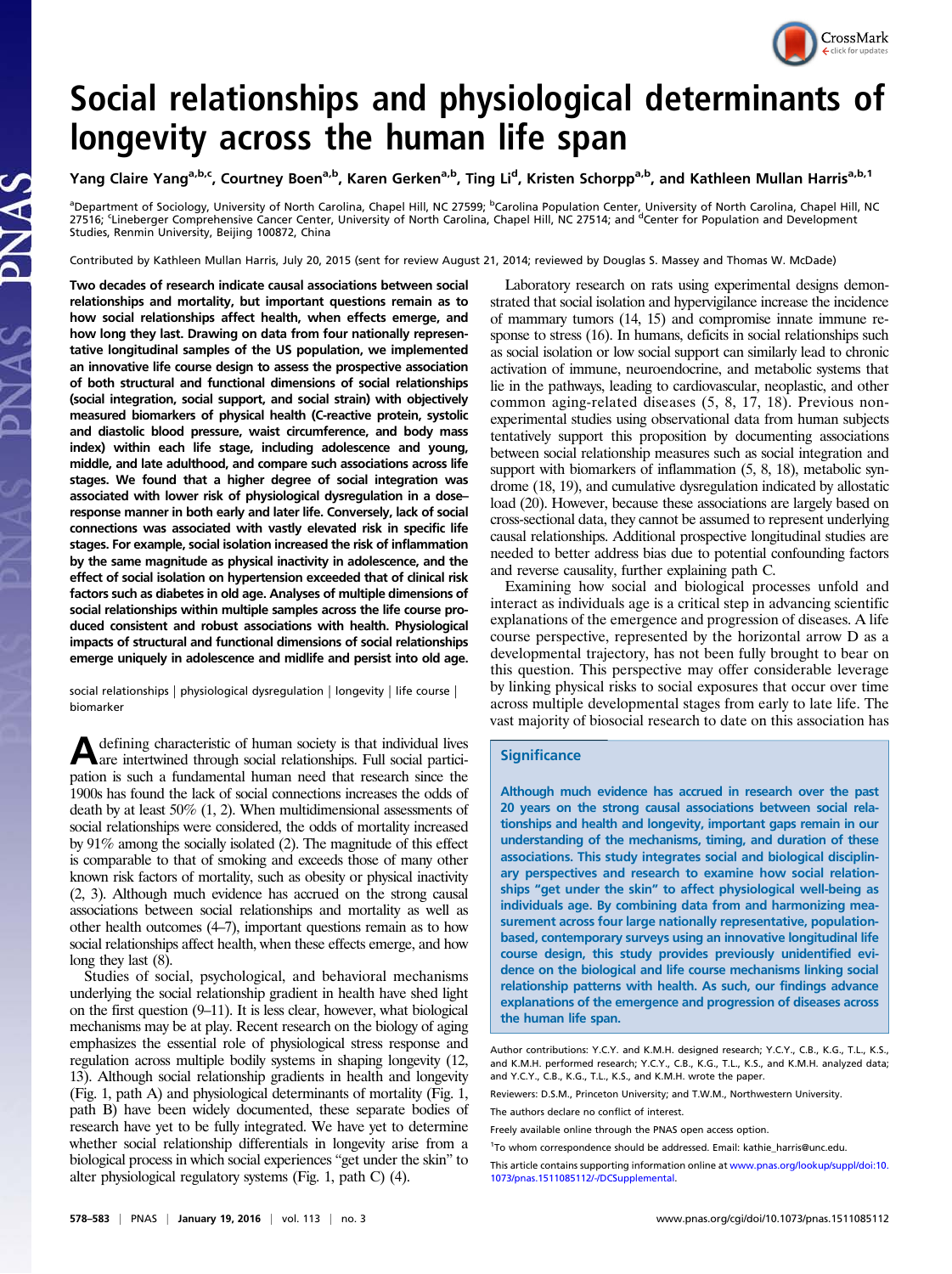

Fig. 1. A life course model of social relationship gradient in physical health: Mechanism and process. Empirical tests of the link represented in path C were applied in each stage of the life course trajectory D.

focused on older adults for whom morbidity and mortality rates are high (8, 21, 22). However, early life social experiences may be biologically embedded at that time, shown by an increasing body of research linking childhood disadvantage and maltreatment to increased likelihood of exaggerated biological stress response and, in turn, higher risks of inflammation and cardiovascular disease throughout adulthood (23–26).

Relationship deficits—such as social isolation, lack of support, or high strain—are alternative forms of social adversity that can create chronic stress by continuous exposure to chains of risk that accumulate over the life course  $(27, 28)$ . Individuals who experienced early adversity are subject to multiple and longer durations of stress exposures and more prone to inflammatory and stress-related diseases as they age. At the same time, the emergence of chronic diseases usually takes many decades due to the long latency after the initial risk exposures (29). Therefore, extensive longitudinal data and analyses are imperative to understanding how the connection of social relationships and longevity unfolds over the human life span. Little empirical research exists that depicts this lifelong process partly because data that extend sufficiently over long periods of the life course, as depicted in trajectory D, are exceedingly rare.

This study addresses the aforementioned questions, integrates previous research on social relationships and health across disciplines, and tests a new longitudinal model of how social relationships matter for physiological health across the human life span. We make three unique contributions that shed new light on path C across trajectory D. First, using data from an array of nationally representative longitudinal samples of the US population, we implement an innovative life course design that begins at the earliest developmental stage (adolescence) in which physiological consequences of key social relationship patterns begin to manifest and traces subsequent life stages (young, middle, late adulthood) to depict the life-long process of stress response cascades that such relationship patterns initiate. The data come from The National Longitudinal Study of Adolescent to Adult Health (Add Health) to capture adolescence and young adulthood, the National Survey of Midlife Development in the United States (MIDUS) for middle adulthood, and both the Health and Retirement Study (HRS) and the National Social Life, Health, and Aging Project (NSHAP) for late adulthood. The use of multiple large, population-based samples in an integrative design allows us to assess linkages between social relationships and health for each life stage. It also offers an unprecedented fuller view of age variations in such linkages than any previous study of a particular sample or single life stage alone. Second, this study uses comprehensive and refined measurements of social relationships that encompass two primary dimensions that may differentially influence physical health at different stages of the life course. It assesses measures of social integration to capture the structural–quantitative dimension and measures of social support and strain to capture the functional– qualitative dimension, using age-appropriate conceptualizations of these domains for each life stage. Third, the study examines multiple objectively measured biomarkers or endophenotypes including inflammation (C-reactive protein, CRP), cardiovascular

function (hypertension), and energy metabolism (overall obesity and abdominal obesity) to capture key physiological mechanisms underlying common diseases of aging and longevity (12).

### Results

Our results indicate that social integration is related to better physiological functioning and lower risks of physical disorders in a dose–response fashion across life stage samples. Fig. 2 illustrates that individuals with a higher degree of social connectedness at prior points in time have lower predicted values of all four markers. Descriptive statistics on biomarkers, sample characteristics, and covariates are shown in [Tables S1](http://www.pnas.org/lookup/suppl/doi:10.1073/pnas.1511085112/-/DCSupplemental/pnas.201511085SI.pdf?targetid=nameddest=ST1)–[S3](http://www.pnas.org/lookup/suppl/doi:10.1073/pnas.1511085112/-/DCSupplemental/pnas.201511085SI.pdf?targetid=nameddest=ST3), respectively. Adjusting for age, sex, and race, the negative associations of social integration with poor physical functioning were statistically significant for log-transformed CRP [log(CRP)] and systolic blood pressure (BP) in all three life stages shown, including adolescence and young and late adulthood. Additional analyses with diastolic BP revealed qualitatively similar results, so we presented results of systolic BP because of its clinical relevance for subsequent vascular and other chronic disease events and mortality as individuals age (30). Social integration gradients in waist circumference (WC) and body mass index (BMI) were also evident across samples, but the associations were significant only in adolescence. The association between social integration index and BMI estimated in the late adulthood HRS sample was in the opposite direction as expected but did not reach statistical significance to warrant substantive explanations. The results from the NSHAP analyses were similar to those from the HRS and were thus omitted from Fig. 2. We focused instead on the longitudinal change model results from NSHAP below.

In addition to lower risks of poor functioning, more socially integrated individuals also had lower odds of deleterious physical outcomes that are of clinical significance. Table 1 shows that in the basic models adjusting for age, sex, and race, a higher social integration index score was related to a  $25\%$  [Odds Ratio (OR) = 0.74, 95% confidence interval (CI) = 0.57–0.97,  $P = 0.031$ ] and 14%  $(OR = 0.86, 95\% \text{ CI} = 0.78{\text -}0.94, P = 0.001)$  lower odds of elevated inflammation in adolescence and young adulthood (Add Health) and late adulthood (HRS), respectively. The estimated OR for the NSHAP sample at baseline also shows a negative association resulting in a 40% (OR = 0.59, 95% CI = 0.37–0.95,  $P = 0.029$ ) lower odds of inflammation. Adjusting for covariates reduced some but not all of these associations, indicating that the physiological effects of social integration are partially mediated by socioeconomic status, health risk behavior (i.e., smoking, physical activity, obesity), and prior chronic disease. To put the magnitude of the effects in perspective, additional analyses revealed that social isolation raised the odds of high inflammation ( $OR = 1.27$ ,  $P = 0.05$ ) to a comparable degree with physical inactivity ( $OR = 1.21, P = 0.05$ ) (Add Health analyses).

The results for other biomarkers show large age variations in their associations with the social integration index. The protective effects of social integration were particularly large in adolescence (OR = 0.52,  $95\%$  CI = 0.39–0.68,  $P = 0.000$ ) against abdominal obesity and particularly salient in old age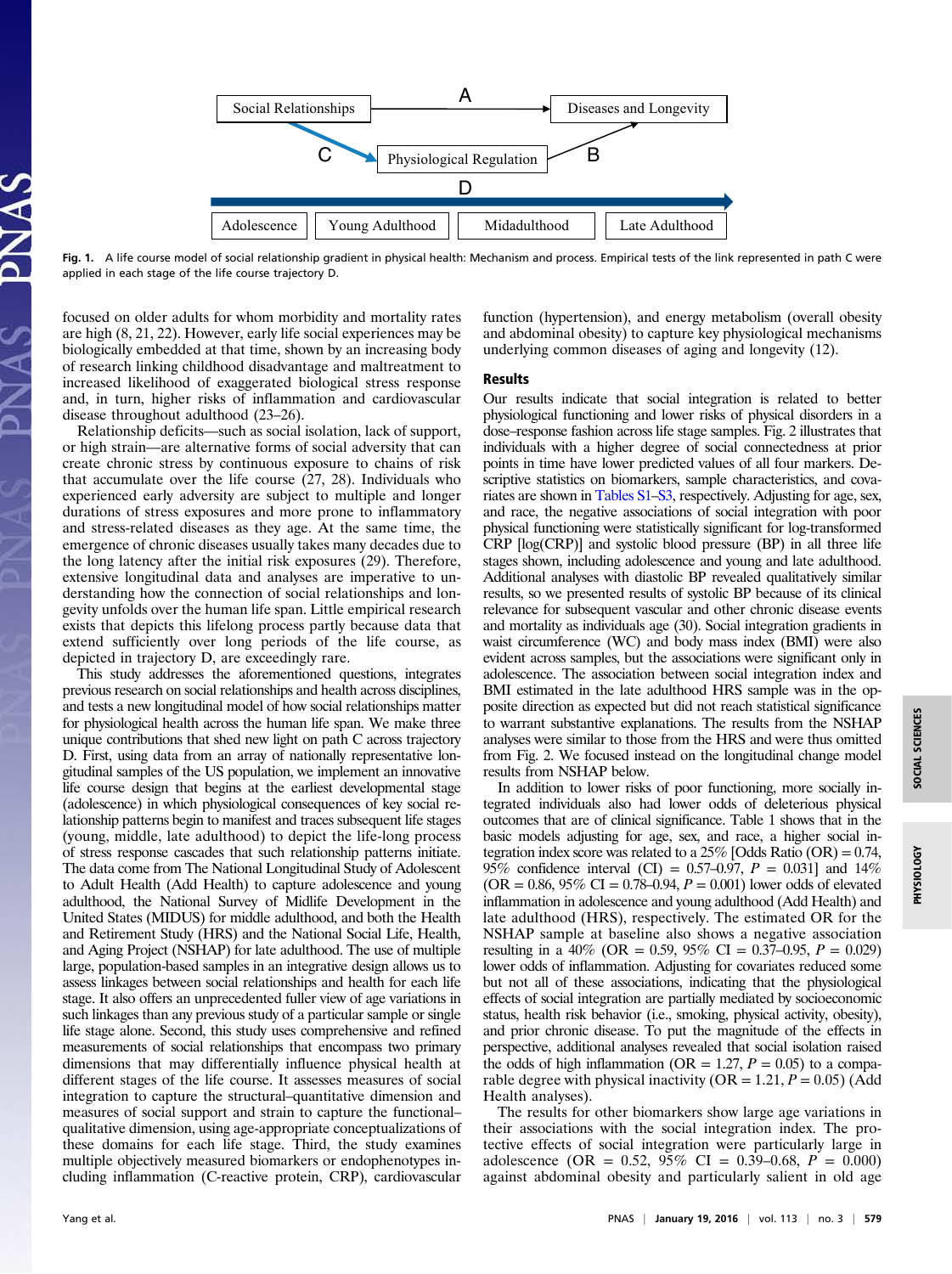

Fig. 2. Prospective associations of social integration with biomarkers of physiological functioning over the life course. Results based on ordinary least squares (OLS) models of biomarkers at follow-up regressed on baseline social integration, adjusting for age, sex, and race. HRS and NSHAP findings are similar, so we present the larger HRS sample results.

against hypertension. In the basic model, the OR estimated for the HRS sample shows a significant 13% lower odds of hypertension (OR =  $0.87$ , 95% CI =  $0.78-0.89$ ,  $P = 0.013$ ) at followup for those with a higher mean social integration level earlier in time. The corresponding estimates for the NSHAP sample from the longitudinal residual change model show a 54% reduction in the odds of developing hypertension ( $OR = 0.46$ , 95% CI = 0.25–0.85,  $P = 0.014$ ) over time for those with a higher baseline social integration score.

In both studies, these associations remained robust after adjusting for all of the other covariates in the full models. We note that with an interval of 6 y in the elderly NSHAP sample who already had a high prevalence of hypertension at baseline, a change in risk of this size was substantial. Specifically, the effect of social isolation (OR = 2.42,  $P = 0.007$ ) on hypertension risk exceeded the effect of diabetes (OR =  $1.49$ ,  $P = 0.059$ ), a wellknown risk factor for hypertension at older ages. The associations of social integration with overall obesity are significant in both early and late life. The OR estimates indicate strong protective effects of social connectedness against obesity in adolescence in the basic model and also at old age in the change models estimated for the NSHAP sample.

We did not find any significant results regarding the social integration–biomarker associations in the MIDUS sample, which may be due to empirical and substantive factors. Compared with other studies, the MIDUS sample with biomarkers is more homogeneous, consisting of mostly white respondents with higher levels of educational attainment and household income. However, supplemental analyses restricted to only white respondents with the other three studies did not change their results. [To further examine whether the associations between integration and biomarkers in the MIDUS sample were generalizable, we conducted parallel analyses using a middle-aged subsample (age 34–74) of the National Health and Nutrition Examination Survey (NHANES 1999–2006) (31). Consistent with the MIDUS results, higher social integration among middle-aged NHANES respondents was not protective against physiological risks.] Therefore, the racial and socioeconomic (SES) composition of the MIDUS sample is unlikely to account for its lack of consistency with the other samples. Further scrutiny of the MIDUS data revealed that ∼80% of the sample reported weekly family and friend contact, indicating

Table 1. Estimated ORs of the linkages between social integration and biomarkers of physiological dysregulation across the life course (95% confidence intervals)

|                                 | Model                     | Adolescence<br>Add Health; | Young adulthood<br>Add Health; | Young to midadulthood<br>MIDUS; | Late adulthood |                      |
|---------------------------------|---------------------------|----------------------------|--------------------------------|---------------------------------|----------------|----------------------|
| Biomarker outcomes <sup>a</sup> |                           |                            |                                |                                 | HRS;           | NSHAP <sup>b</sup> ; |
|                                 |                           | age 12-18                  | age 24-32                      | age 25-64                       | age 50-98      | age 57-91            |
| Inflammation                    | Basic <sup>c</sup>        | $0.74*$                    | $0.76*$                        | 1.03                            | $0.86**$       | $0.59*$              |
|                                 |                           | (0.57, 0.97)               | (0.61, 0.96)                   | (0.53, 1.98)                    | (0.78, 0.94)   | (0.37, 0.95)         |
|                                 | Full <sup>d</sup>         | 0.99                       | $0.79^{+}$                     | 1.07                            | $0.89*$        | 0.77                 |
|                                 |                           | (0.76, 1.29)               | (0.62, 1.00)                   | (0.55, 2.10)                    | (0.81, 0.98)   | (0.48, 1.23)         |
|                                 | N                         | 6,747                      | 6,747                          | 863                             | 4,323          | 1,153                |
| Hypertension                    | <b>Basic<sup>c</sup></b>  | 0.90                       | 1.12                           | 1.74                            | $0.87*$        | $0.46**$             |
|                                 |                           | (0.65, 1.24)               | (0.80, 1.57)                   | (0.81, 3.76)                    | (0.78, 0.89)   | (0.25, 0.85)         |
|                                 | Full <sup>d</sup>         | 1.09                       | 1.16                           | 1.69                            | $0.89*$        | $0.41**$             |
|                                 |                           | (0.78, 1.52)               | (0.83, 1.63)                   | (0.73, 3.93)                    | (0.80, 0.99)   | (0.22, 0.76)         |
|                                 | N                         | 7,561                      | 7,561                          | 863                             | 4,323          | 1,433                |
| Abdominal                       | <b>Basic</b> <sup>c</sup> | $0.52***$                  | $0.81**$                       | 1.28                            | 0.96           | 0.71                 |
| Obesity                         |                           | (0.39, 0.68)               | (0.63, 1.03)                   | (0.62, 2.65)                    | (0.86, 1.07)   | (0.29, 1.79)         |
|                                 | Full <sup>d</sup>         | 0.75                       | $0.68^{+}$                     | 0.81                            | 1.01           | 0.91                 |
|                                 |                           | (0.49, 1.13)               | (0.44, 1.04)                   | (0.26, 2.53)                    | (0.90, 1.14)   | (0.38, 2.20)         |
|                                 | $\boldsymbol{N}$          | 7,889                      | 7,889                          | 863                             | 4,323          | 1,423                |
| Overall                         | <b>Basic<sup>c</sup></b>  | $0.59***$                  | 0.97                           | 1.50                            | 1.03           | $0.34*$              |
| Obesity                         |                           | (0.44, 0.78)               | (0.75, 1.26)                   | (0.72, 3.12)                    | (0.93, 1.14)   | (0.13, 0.86)         |
|                                 | Full <sup>d</sup>         | $0.66**$                   | 1.07                           | 1.70                            | 1.09           | $0.44^+$             |
|                                 |                           | (0.49, 0.88)               | (0.82, 1.40)                   | (0.79, 3.65)                    | (0.97, 1.22)   | (0.19, 1.00)         |
|                                 | N                         | 7,889                      | 7,889                          | 863                             | 4,323          | 1,388                |

\*\*\*P < 0.001, \*\*P < 0.01, \*P < 0.05,  $^{\dagger}P$  < 0.1 (two-tailed test).

<sup>a</sup>Measures and cut points used for each marker in [Table S1](http://www.pnas.org/lookup/suppl/doi:10.1073/pnas.1511085112/-/DCSupplemental/pnas.201511085SI.pdf?targetid=nameddest=ST1).

bResults for inflammation are based on data at wave 1 only; results for the other three markers are based on data at waves 1 and 2 and longitudinal residual change models.

<sup>c</sup>Adjusted for age, sex, and race.

<sup>d</sup>Adjusted for the full set of covariates in [Table S3](http://www.pnas.org/lookup/suppl/doi:10.1073/pnas.1511085112/-/DCSupplemental/pnas.201511085SI.pdf?targetid=nameddest=ST3) for each dataset.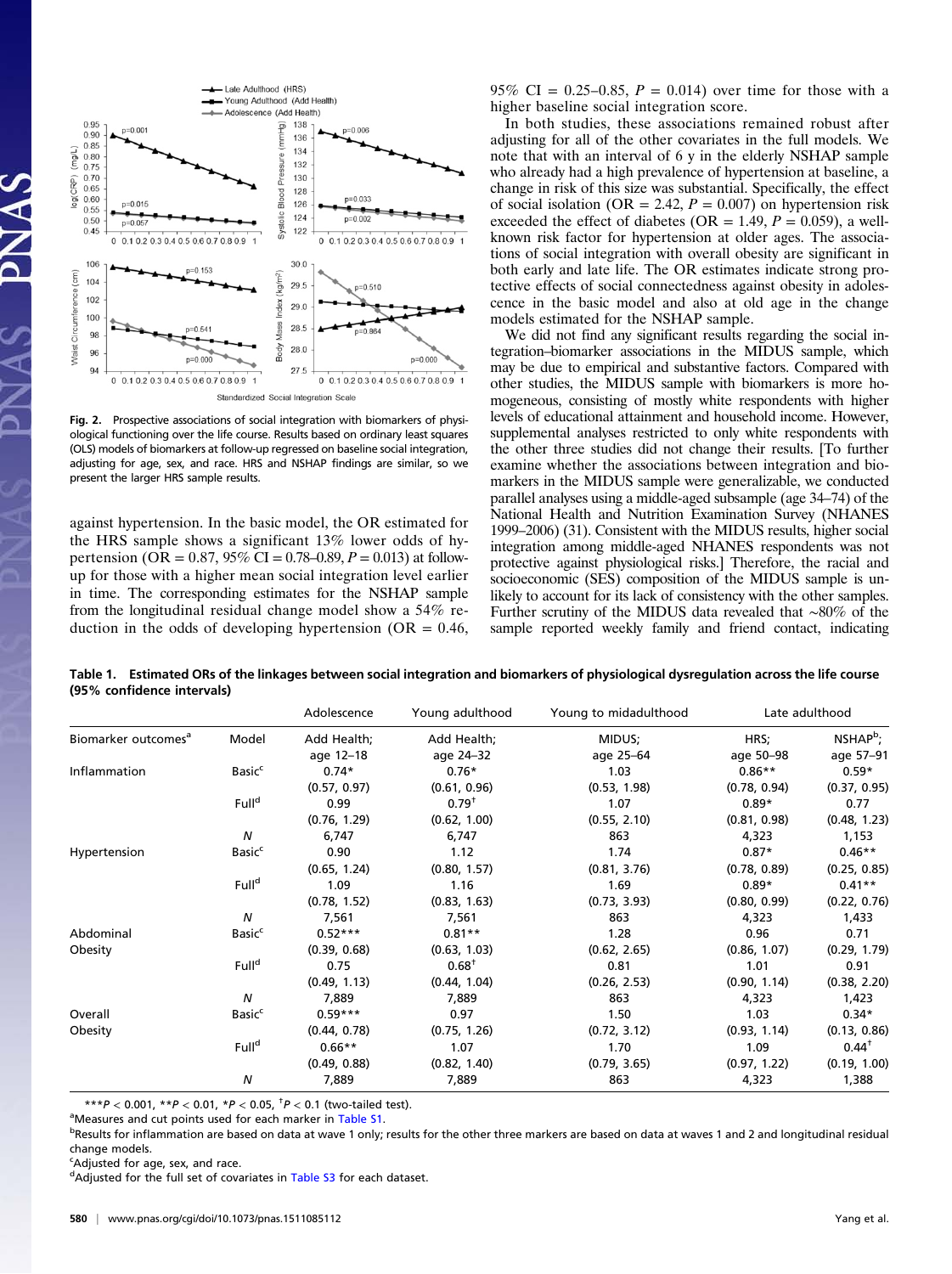higher overall reports of integration than the other-aged samples. We therefore used a more stringent cutoff for the frequency of social contact in the MIDUS analysis, but these results continue to show that the degree of social embeddedness has less variation in midlife such that the sheer number of social connections does not differentiate individuals in terms of physical health risks.

We next addressed whether the quality of social relationships matters for health, given the quality of relationships is not informed by a count of social ties and interactions. Social support and strain measures are summarized in [Table S2.](http://www.pnas.org/lookup/suppl/doi:10.1073/pnas.1511085112/-/DCSupplemental/pnas.201511085SI.pdf?targetid=nameddest=ST2) In general, we found that perceived social support and strain measures are related to physiological indicators differently from social integration in that associations are more modest, nonlinear, and particularly salient for midadulthood. Most respondents in study samples with available information on quality of social relationships reported adequate levels of social support and little strain. Even though variations in the quality of relationships are small, those who perceived more support or strain are different from others in both physical functioning and clinical risk factors. Models including both social integration and social support and strain show similar results from those including them separately, suggesting largely independent associations of each social relationship dimension with biomarkers. The results reported below thus relate to models of social support and social strain without the inclusion of social integration.

Fig. 3 illustrated that adjusting for age, sex, and race, those with high (top quartile) social support at the baseline show significantly lower mean values of three markers assessed at the follow-ups than those with lower social support, including systolic BP at old age ( $P = 0.038$ ), WC at young to middle age ( $\dot{P} =$ 0.099) and old age  $(P = 0.031)$ , and BMI at young to middle age  $(P = 0.003)$ . Compared with those with low strain, those with high (top quartile) strain at the baseline exhibited significantly

higher mean values of CRP at the follow-up in midadulthood and higher mean values of WC and BMI at the follow-up in both mid- and late adulthood. Results from the HRS analyses were similar to the results of the NSHAP analyses and are not shown.

The results for binary outcomes based on clinical thresholds are summarized in [Table S4](http://www.pnas.org/lookup/suppl/doi:10.1073/pnas.1511085112/-/DCSupplemental/pnas.201511085SI.pdf?targetid=nameddest=ST4). In these models, continuous measures of social support and social strain yielded superior model fit than the dichotomous measures. Higher social support was associated with lower odds of abdominal and overall obesity in young to midadulthood (MIDUS sample only). Such effects were moderate in size and mostly eliminated or explained away by the adjustment of additional covariates. Higher social strain was predictive of mildly increased odds of inflammatory response and abdominal obesity in young to midadulthood and more substantial increases in the odds of overall obesity in both mid- and late adulthood that persisted after the adjustment of the full set of covariates.

## **Discussion**

By combining data from four large nationally representative, population-based, contemporary studies using an innovative longitudinal life course design, this study has provided previously unidentified causal evidence on the mechanisms linking social relationship patterns with health and longevity across the human life span. Although the links represented in Fig. 1 have been found to be strong in past social research that focused on path A, as well as biological research that focused on path B, our study provided evidence that connects paths A and B through path C and, for the first time to our knowledge, documented the life course process in which these paths unfold as depicted in trajectory D.

Our study strengthened support for causal linkages between social relationships and physical functioning embodied in path C by improving both the measurement and analyses of these



Fig. 3. Prospective associations of social support and strain with biomarkers of physiological functioning over the life course. OLS models of biomarkers at followup regressed on baseline dichotomous measures of social support and social strain, adjusting for age, sex, and race. HRS and NSHAP findings are similar, so we present the larger HRS sample results.

PHYSIOLOGY

**PHYSIOLOGY**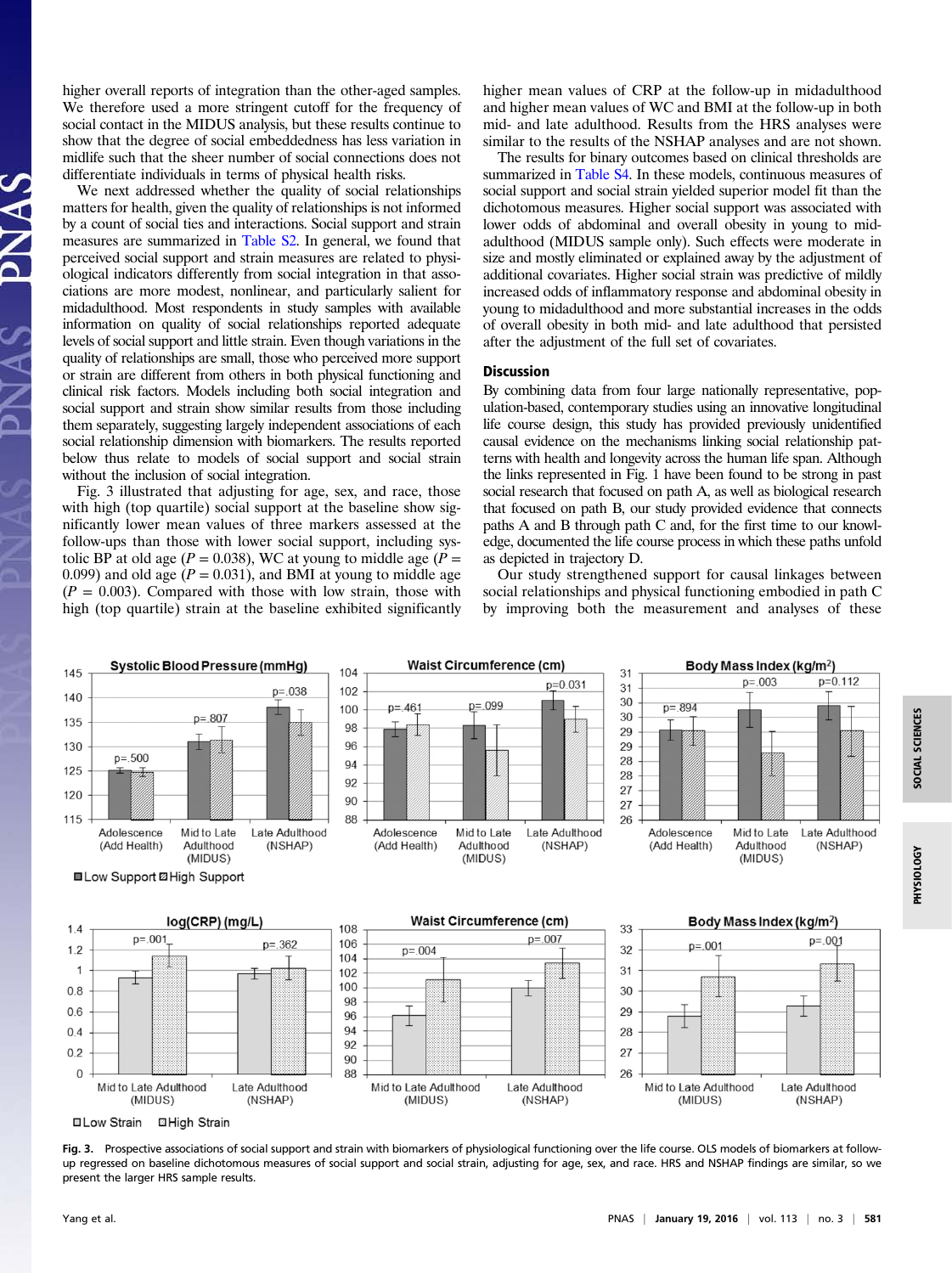linkages. First, our study engaged a more comprehensive set of measures of relationship characteristics across multiple social life domains that are specific to each life stage and harmonized across four nationally representative studies. We also examined the associations between these relationship indicators and biomarkers across multiple physiological systems also harmonized across studies. The common patterns that emerged from the study of multiple measures of both social exposures and biological outcomes strongly support the generality of the associations, indicating social integration protects health and promotes longevity. Second, the use of longitudinal data for lagged measures of social exposures in relation to subsequent measures of biomarkers in all study samples ensured the proper temporal order in causal relationships underlying the association. Although the lack of repeated longitudinal measures of biomarkers in three study samples precludes causal inference of the physiological impact of social relationships, the NSHAP study allowed us to model change in physiological function as an outcome using two waves of biomarker measurements and hence provided a more rigorous test of the causal effects of interest. Although we cannot eliminate the possibility that some prior condition affects both social relations and physiology, this limitation relates more to biomarker data measured at one point in time than those that include repeated biomarker measures over time. We cannot rule out the potential effect of mortality selection of older or frailer adults. The results are thus likely conservative regarding the full range of physiological effects of social relations. Furthermore, the results are not only consistent across studies included but also consistent with those obtained in previous research across diverse samples such as laboratory animals (14–16) and clinical populations (5) and study designs such as experiments (14–16) and mortality follow-ups (6–8). They provide robust and uniform support for the existence and causal nature of path C.

In addition, our study identified the multifaceted links of different dimensions of social relations to physical health. A measurement approach including more than one type of relationship measure may better represent the multiple pathways by which social relations affect health (2). By assessing both the structural and functional dimensions of social relationships, we found that particular network and support characteristics may have unique influences on health. Extending previous research, we found that the links between social embeddedness and better physical functioning, as well as lower clinically significant disease risks, are exceptionally strong across most biological markers examined. Greater perceived quality of network ties was also beneficial for some markers with more variation across the life course. We further assessed the quality of social relationships by distinguishing positive and negative functions of network connections. We found evidence for social strain as a more significant predictor of (worsening) physiological outcomes than commonly examined social support measures hypothesized to improve health. This suggests the importance of considering psychosocial distress that may arise from negative social exchanges in future investigations of social relationships and health links.

The longitudinal life course design that we used in trajectory D elucidates when and how social integration matters for health as the aging process unfolds. We found evidence for the early emergence and persistence of the path C linkage between social relationships and physical health over the life course. We did not include the childhood life stage in this study because we focus more on meaningful social connections beyond familial contexts. Embeddedness in social networks seems to be especially critical for health during the formative years of building social relationships in adolescence and in the later adult years when the maintenance of social connections are relevant. The robust findings that social integration during adolescence (and not during young adulthood) matters for young adult metabolic and cardiovascular healthy functioning suggest that these early

relationship contexts and connections play a role in predisease pathways into adulthood. The young adult years are considered to be the healthy years of the life span, yet adolescent social connections differentiate health risks in young adults, long before symptoms or overt signs of disease emerge.

After the busy years of midlife, maintaining social connections in older adulthood plays a vital role in protecting health. Chronic conditions naturally increase during late adulthood as part of the aging process. However, socially embedded older adults experience fewer disease risks, and our results from the NSHAP analyses suggest a causal role of social connections in reducing hypertension and obesity in old age. The deleterious effect of social isolation, in particular, was estimated to exceed that of diabetes, a well-known clinical risk factor for many chronic diseases including hypertension. Our findings therefore point to two life stages when the development and maintenance of social relationships can be especially critical for reducing future health risks and, in turn, reducing the high cost and consequences of chronic disease for individuals, families, and society as a whole.

The age variations we found for these associations also depend on relationship measures. Whereas the size of social networks was consistently important to physical health in both early and late adulthood, network size was not found to be significantly related to any biomarkers in midadulthood. Our additional analyses suggest that this is unlikely to be a methodological artifact. Several substantive explanations are possible. On one hand, adults in midlife are naturally embedded in multiple social networks associated with this life stage, including those at work, in the community, with children and other parents, and aging parents. Social integration is not a discriminating factor in midlife for most adults. On the other hand, these multiple social connections in midlife are potentially stressful in nature. Prior research shows that greater role conflict across multiple social domains and across generations is especially prevalent during this life stage (32). Therefore, the perceived quality of social relationships rather than the density of one's social network may better capture the link between social ties and health in midlife.

In fact, this conclusion is supported by our finding that social support and strain, which measured qualitative characteristics of social connections that are distinct from relationship quantity, mattered more for physical health in midadulthood and continued to have impacts in late adulthood. In adolescence, however, social integration was more pertinent to physical health than social support as perceived by individuals. This life course pattern of variation in the relative importance of social integration and support to physiological functioning was previously unknown and can have new practical import for policy intervention.

Our study sheds light on the biological mechanisms through which social relationships impact health across the human life span. Our findings suggest the early emergence and continuity of the physiological impacts of social relationships across the life course. They also suggest physiological vulnerabilities to social stress that may be specific to life course stages and relationship stressors. Disrupting various social relation deficits and physiological risk connections could directly arrest early progression toward chronic diseases and delay disease onset or lessen the disease burden in late life. The findings, therefore, provide a strong scientific basis for effective prevention and intervention that will lead to further improvement in life expectancy.

#### Materials and Methods

We used longitudinal data from four nationally representative studies to test path C and collectively cover all stages of the life course depicted in de-velopmental trajectory D (Fig. 1). Refer to [Data Description](http://www.pnas.org/lookup/suppl/doi:10.1073/pnas.1511085112/-/DCSupplemental/pnas.201511085SI.pdf?targetid=nameddest=STXT) for details on data description.

The physical health biomarkers that we examine are continuous measures of CRP, systolic and diastolic BP, WC, and BMI, which represent important biological pathways underlying stress response that strongly predict future disease and